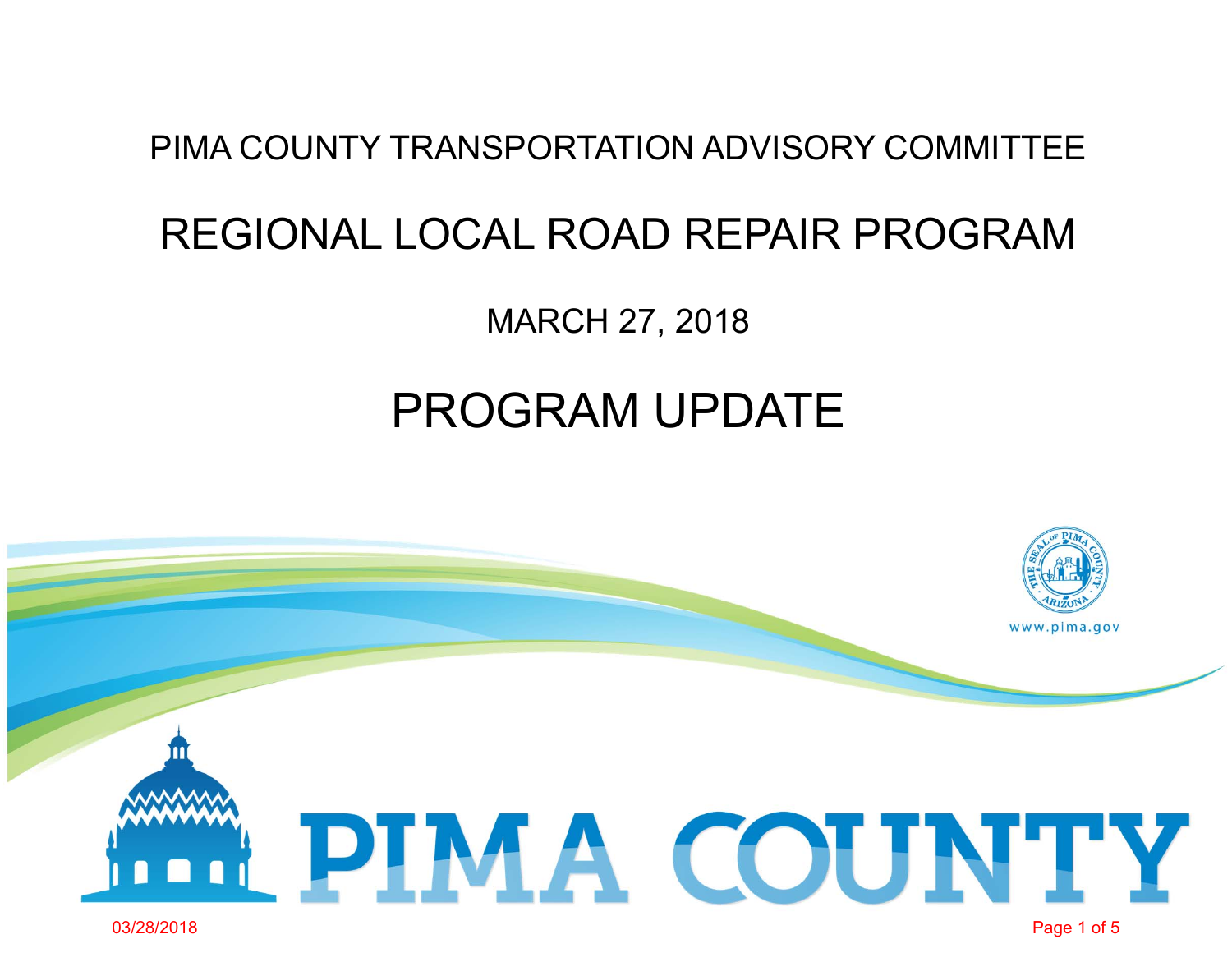

| <b>PACKAGE 1</b>                  |  |             |
|-----------------------------------|--|-------------|
| 1 & 3   \$1,303,076<br><b>CKS</b> |  |             |
| <b>SAM</b>                        |  | \$1,272,270 |
| Marana, Oro Valley                |  |             |
| \$2,575,346<br><b>TOTAL</b>       |  |             |
| BID: \$1,888,888 *                |  |             |

| <b>PACKAGE 3</b>   |  |                    |
|--------------------|--|--------------------|
| CS                 |  | 1, 5   \$3,585,131 |
| <b>Pima County</b> |  |                    |
| <b>TOTAL</b>       |  | \$3,585,131        |
| BID: \$3,333,322*  |  |                    |

| <b>PACKAGE 4</b>                 |  |                                    |
|----------------------------------|--|------------------------------------|
|                                  |  | $\left[2, 3, 4\right]$ \$3,437,989 |
| <b>Pima County, South Tucson</b> |  |                                    |
| \$3,437,989<br><b>TOTAL</b>      |  |                                    |
| BID: \$2,827,200*                |  |                                    |

\*Reserve 10% Contingency prior to "savings calculation"

| <b>PACKAGE 2</b>            |  |                       |
|-----------------------------|--|-----------------------|
| <b>MF</b>                   |  | $1, 2, 3$ \$3,160,563 |
| Tucson                      |  |                       |
| \$3,160,563<br><b>TOTAL</b> |  |                       |
| <b>OUT TO BID</b>           |  |                       |

| <b>PACKAGE 5</b>            |      |             |
|-----------------------------|------|-------------|
| MF                          | 4, 5 | \$4,080,282 |
| Tucson                      |      |             |
| <b>TOTAL</b>                |      | \$4,080,282 |
| <b>ADVERTISE TO BID 4/6</b> |      |             |

| <b>PACKAGE 6</b>       |         |             |
|------------------------|---------|-------------|
| <b>SCRUB</b>           | 2, 3, 4 | \$215,845   |
| <b>MICRO</b>           | 2, 3, 4 | \$298,971   |
| MF/MICRO               |         | \$996,367   |
| Sahuarita, Pima County |         |             |
| <b>TOTAL</b>           |         | \$1,511,183 |
| <b>OUT TO BID</b>      |         |             |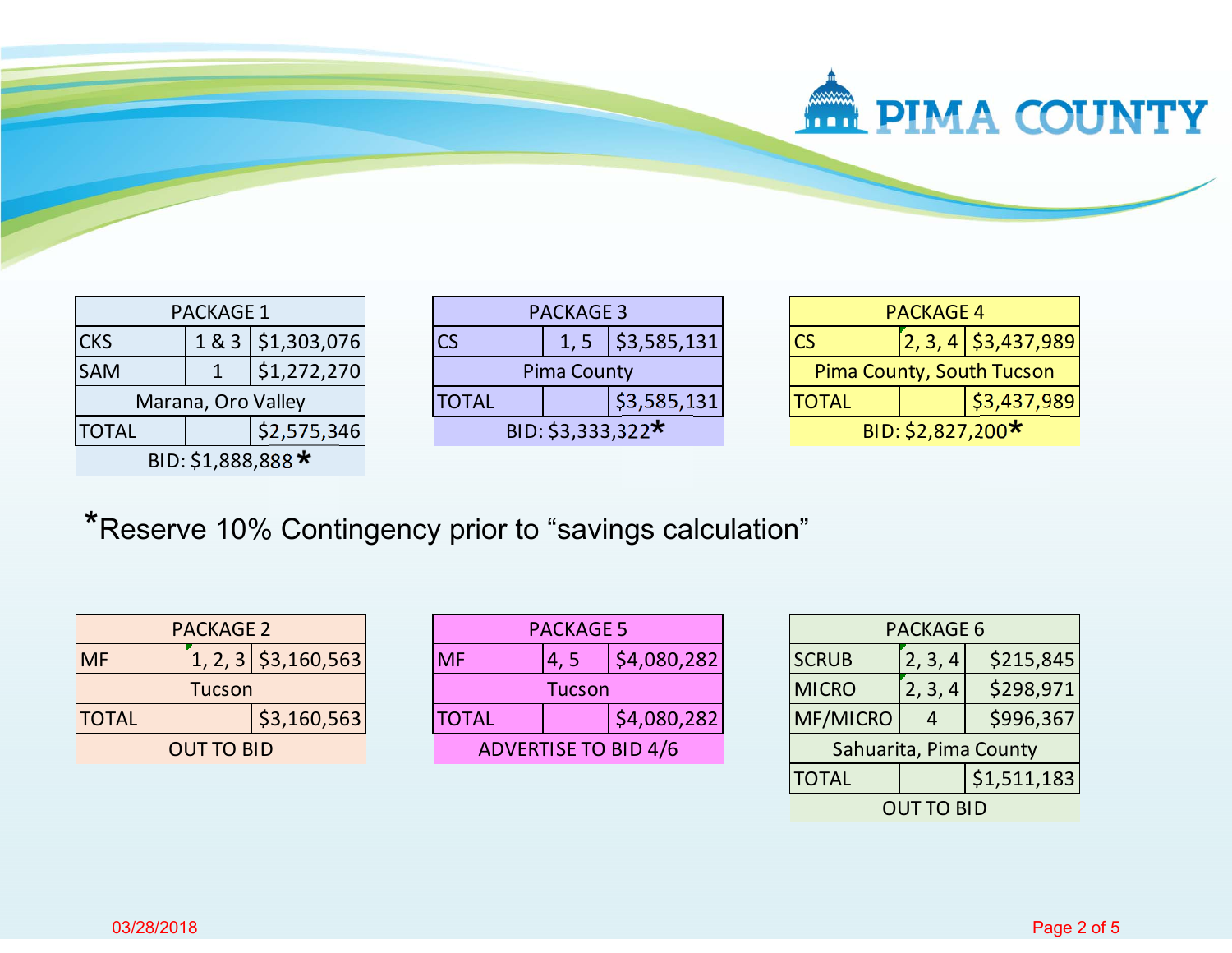

Recommendations:

- 1. Wait until all Packages have a bid award (last bid opening is April 26)
- 2. Reserve 10% contingency from Bid total

Restrictions:

Due to funding allocation restrictions, any "potential savings" would only be from respective Bid Package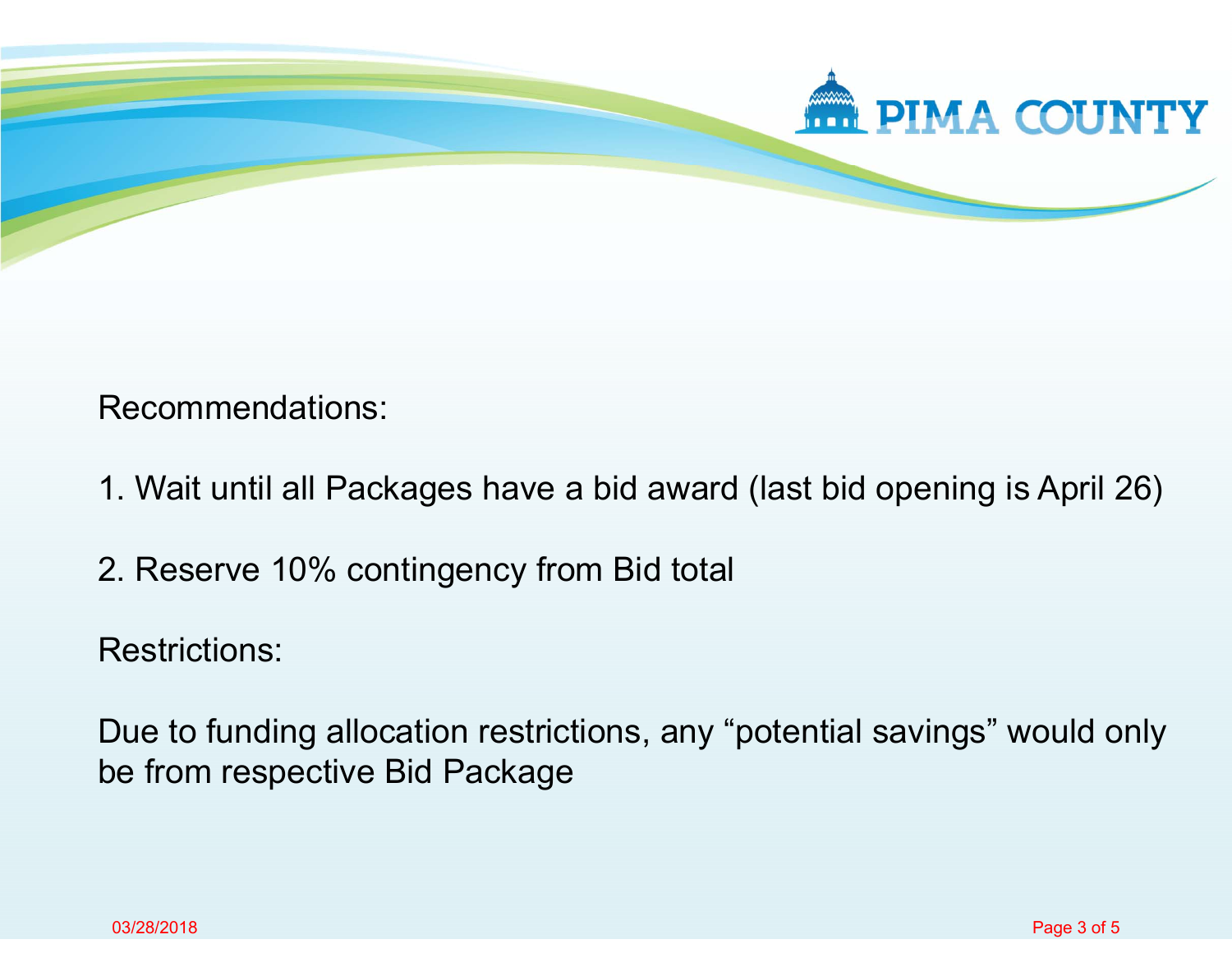

Discussion points:

- 1. Move to Year 2?
- 2. Methodology if jurisdictions to request additional work.
	- a) Should this work be from Year 2 only?
	- b) Can this work be newly requested? (Would need recommendation by TAC and approval by the Board of Supervisors?)
- 3. County methodology
	- a) Should additional work be from Year 2 only?
	- b) Should additional work be from PASER 4-1 list?
		- 1. Should the ranking be used? (first in line that meets funding).